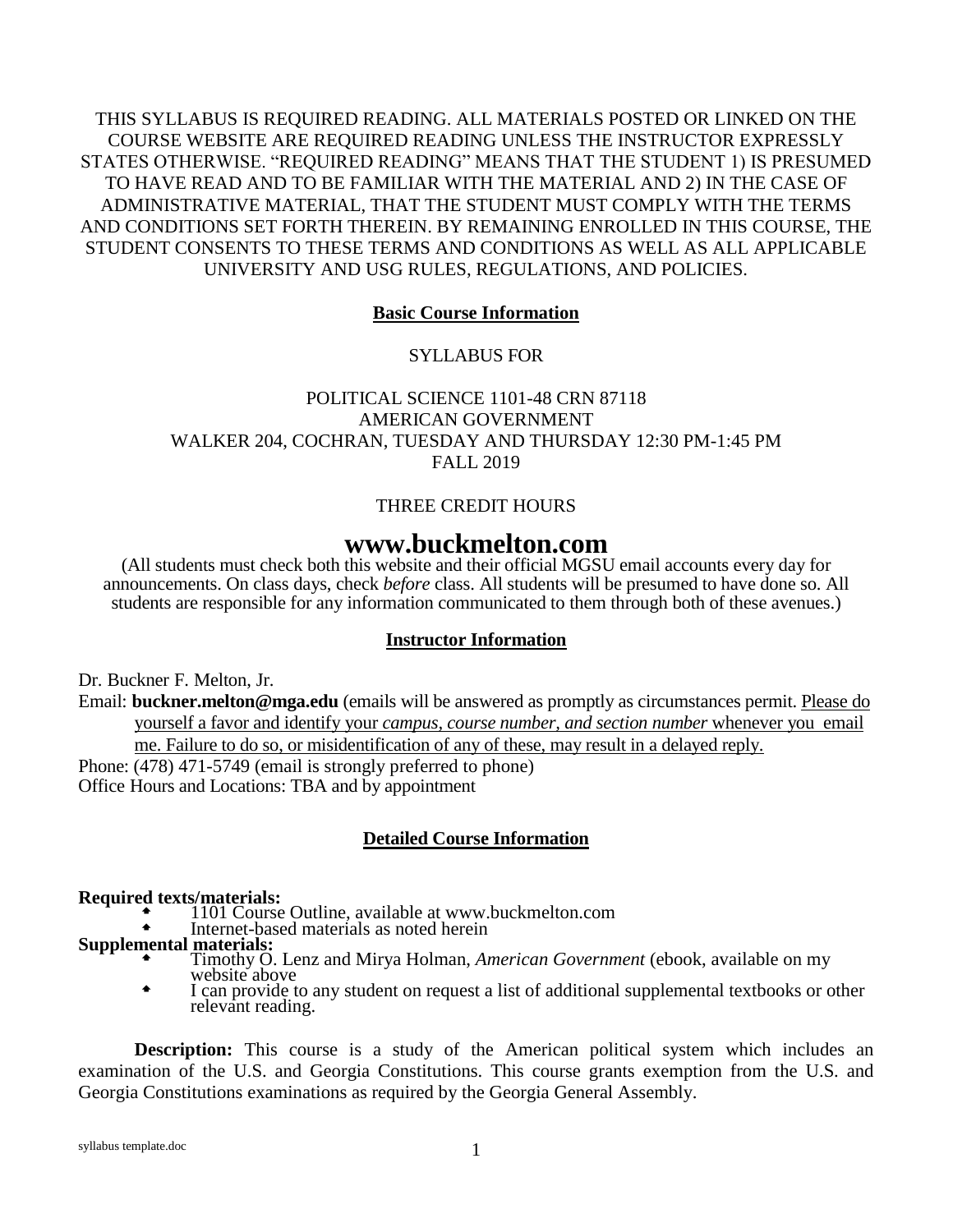### **Official Course Student Learning Outcomes:**

1.) Students will demonstrate knowledge of the major political institutions (Congress, the presidency and the judiciary) of the U.S. national government.

2.) Students will demonstrate knowledge of the processes linking citizens and the U.S. national government (elections, parties and interest groups).

3. Students will demonstrate knowledge of the U.S. Constitution, including civil liberties, civil rights and federalism.

The instruments used to measure this outcome will be components of a) collective quiz grades; 2) the mid-term examination; and 3) the final examination.

**Prerequisites/standards:** This course has no official prerequisite courses. This is, however, a collegelevel course that awards college credit under the auspices of the University System of Georgia. To earn this credit, students in this course must perform passing college-level work as determined by the instructor applying professional standards of evaluation. All students in this course are presumed to be both 1) *capable of* and 2) *willing to perform* passing college-level work in the English language. One or both of these presumptions shall be rebutted by a student's poor performance in the course. Barring formal withdrawal by the official deadline or some other reason acceptable to the administration, any student whose performance in this course does not constitute passing college-level work will receive an F in the course. *This F will become a permanent part of the student's college transcript*.

**Technology Requirements:** Regular and reliable Internet access to the course web page and its contents is required.

# **Schedule, Requirements, Grading Policy**

**Tentative Course Schedule:** This is located on the course web page and is hereby incorporated into this syllabus by reference. Please make sure that the schedule you consult is the one for your specific section. Please note that the schedule is tentative and may be revised (orally or in writing) as circumstances warrant.

**Course Requirements:** Students will be evaluated by examinations and quizzes, as described below.

*Examinations***:** The course will include a mid-term and a comprehensive final, the latter covering all material in the course. Each exam will consist of two sections, each section consisting of one of three types of question (so that each exam will consist of two of the three possible question types).

The first type of question is multiple choice.

The second type of question is essay; an essay section will contain two or more broad essay questions, of which the student chooses only one to answer.

The third type of question will contain between five and ten names, terms, or phrases; the student will be asked to select several of these, to identify them, and to describe their importance.

I follow a blind grading policy on all examinations. To take each exam, each student must identify himself on the exam with the last four digits of his student ID number. FAILURE TO DO SO PROPERLY MAY RESULT IN A ZERO ON THE EXAM. Other numbers, such as driver's license number or social security number, are unacceptable.

syllabus template.doc 2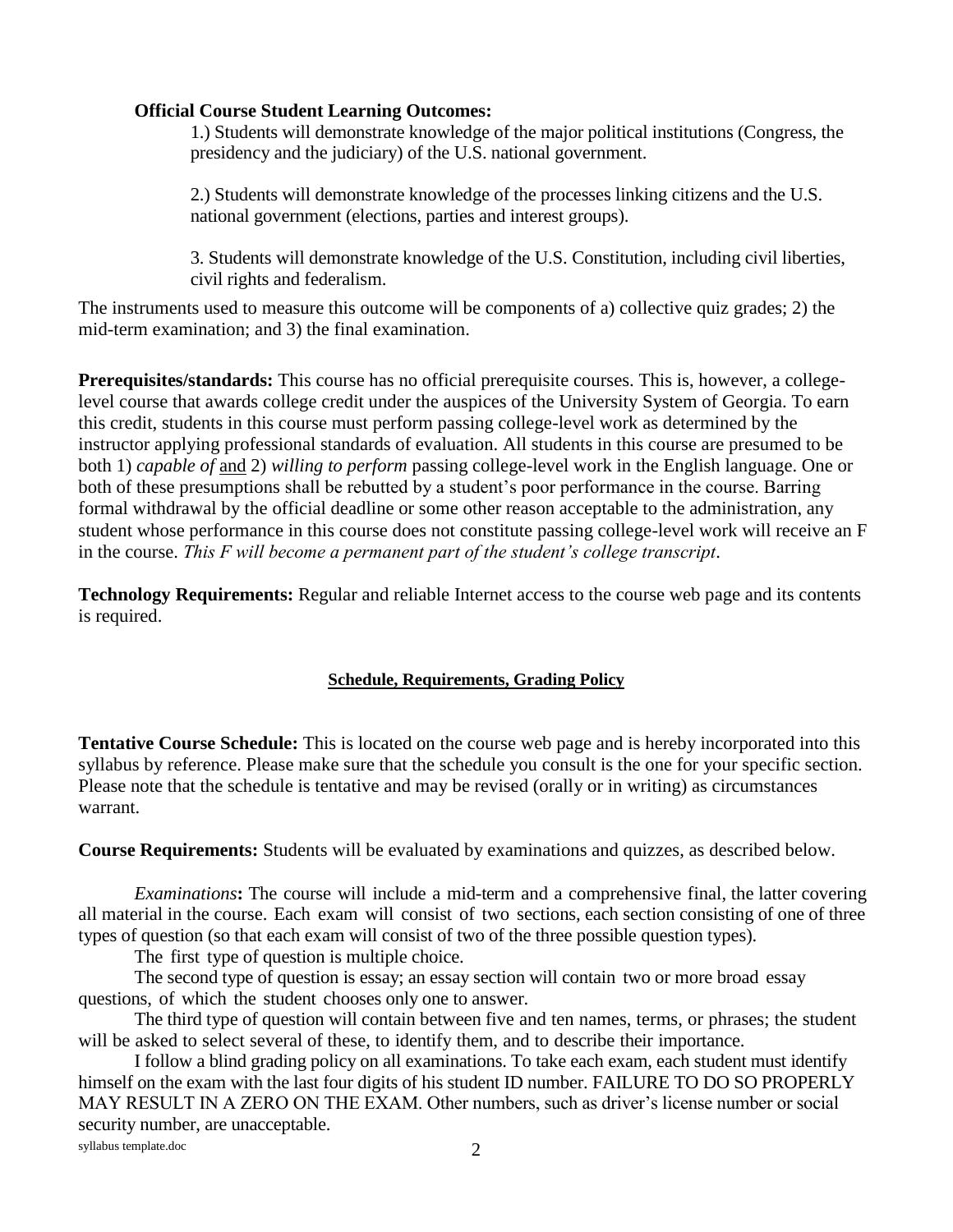*Quizzes***:** Beginning the second week of class, and for most of the course at my discretion, I will give a quiz at the beginning of the first class of the week. Each quiz will cover only the information that we have covered in class the previous week, together with the accompanying outline material whether or not I have specifically mentioned that material in class. The quizzes may also cover any assignments of materials made the previous week. These quizzes are designed to encourage you to study the course material regularly instead of waiting until just before the exam, and to give you feedback on how well you are absorbing the material. *There will be no opportunities to take make-ups on quizzes or to time-shift quizzes (taking them at times other than scheduled). If you miss a quiz, for whatever reason, you earn a zero on that quiz.* At the end of the semester I will drop each student's lowest quiz grade. (The value of any single quiz is low enough that if you miss or fail a couple of quizzes, it should not have a major impact on your final course grade, but if you get into the habit of missing or failing them, your grade will suffer.) I may discontinue quizzes at my discretion.

These quizzes are designed to be easy to pass—in fact, they are designed to be easy to make a 100 on—for the student who has studied adequately. (Note: "studying adequately" does not mean waiting until fifteen minutes before the quiz to look over your notes.) *If you are regularly failing quizzes, it means that you lack a basic understanding of the material covered in class, on the course outline, in any assigned web page links, or other expressly assigned materials for the previous week.* To fix this problem, you either need to increase your weekly study time, or improve your study skills, or both. *Individually, the quizzes are worth very little, but cumulatively, they can have a major impact on your grade. This means that a bad grade in this course can "sneak up" on you if you don't take these quizzes seriously.*

As part of your overall quiz grade, each student is required to create a nation state on the website **www.nationstates.net** and to join the region of Nostromo by the last class day of the second week of class, and then address issues confronting the nation state every day until the last day of class. Students who 1) create a nation state, 2) join Nostromo by the last class day of the second week of class, 3) provide me with the name of the nation state by the last class day of the second week of class, and 4) address issues presented to his/her nation state on a daily basis until the end of the semester will receive the equivalent of three quiz 100s. Students who fail to meet one or more of these requirements will receive the equivalent of three quiz zeros.

*Class performance/participation points***:** This course is interactive and not merely a lecture course. I will thus sometimes ask questions for discussion by the class, and often I will call upon individual students to answer hypothetical questions, offer conjecture, draw conclusions based on information I supply, or otherwise contribute to the discussion. Adequate responses are expected and required. (By "adequate" I mean responses that show you've been following the day's material and make some effort at a reasonable answer.) A student who responds in a superior fashion may be *rewarded* with one or more points on an upcoming examination or on the final course grade. (By "superior" I mean a response that draws excellent connections among facts and ideas, shows evidence of excellent reasoning skills, or otherwise comprises a particularly valuable contribution to the discussion or material.) A student who responds in an inadequate fashion may be *penalized* one or more points on an upcoming examination or on the final course grade. (By "inadequate" I mean either a lack of response or a response that shows the student to be clearly uninterested in or unaware of the material being covered at that time). Further, a student who refuses to identify himself or herself by name when requested to do so will automatically be penalized one or more points. I reserve the right to cap maximum points given above ten (10) points per exam. Failure to take an exam will cause forfeiture of all positive participation points earned for that exam (this doesn't include makeup mid-terms or exempted finals, on which students will receive their points).

Please note that quantity doesn't make up for quantity in terms of class participation. A student who frequently volunteers (i.e., without my solicitation) inadequate, or merely adequate, input in an attempt to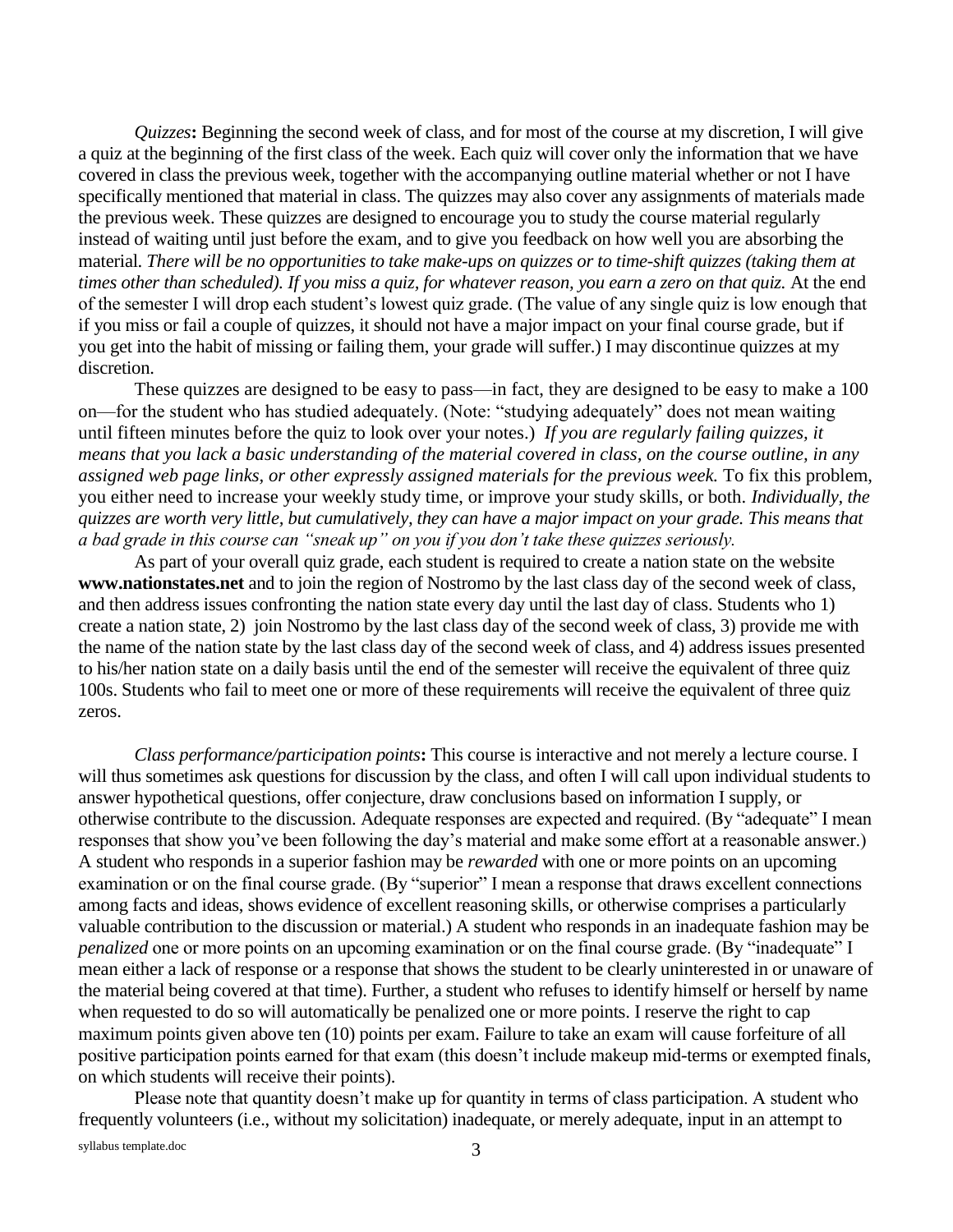gain points will not thereby gain any, and may in fact lose points if the constant interjections become disruptive. (I will give you notice if your interjections appear to me to be disruptive.) On the other hand, *genuine questions or requests for clarification, along with the volunteering of informed or insightful comments, are always welcome, will never result in a penalty*, and may receive one or more points.

#### **Missing/making up quizzes and examinations:**

*Missing a quiz:* You may not make up a missed quiz or time-shift quizzes (i.e., take them at times other than scheduled for your section), regardless of reason. If you miss a quiz, for whatever reason, you earn a zero on that quiz. Missing one or two quizzes—especially since the lowest quiz grade will be dropped will have a negligible effect on a student's final course grade, but if you get into the habit of missing them, your grade will suffer, so you need to address whatever issue is causing you to miss them.

*Exam policy:* Examinations are mandatory, and the opportunities to time-shift an exam or to make up a missed exam are severely limited. *All make-up examinations will be considerably more difficult than the regularly scheduled examinations*. This is designed 1) to deter students from choosing the option of taking exams at a later time except when circumstances force them to, and 2) to reflect the additional study time that students have available when taking the exam at a later time than the rest of the class. (Among other differences, make-up examinations, unlike regular examinations, do not offer a student a choice of essay or short answer questions but instead require the student to answer questions of the instructor's choice.)

*Missing/making up the mid-term:* A student who misses the mid-term will take a make-up mid-term at the time scheduled for the final examination, i.e., s/he will take both the makeup and final exams together; when time doesn't permit this, the student will take the makeup at the university-scheduled time for the final exam or, failing this, at my discretion.

*Missing the final exam:* Final examinations for *all* students in the section as a group will be given *either* at the at the university-scheduled time for the final exam for the time and date this section meets, *or* on the last day of class (not both), at the instructor's discretion. (In other words, I have a choice as to when to schedule the final, but students don't have a choice.) I'll announce the date at least two weeks beforehand.

*Unlike mid-term examinations, final examinations may not be made up or time-shifted. If you miss the final exam, you miss the final exam and you will receive a zero on it. Finals take place at the end of the* semester when my grading schedules and commitments are tight and I face deadlines from the registrar for submitting my course grades. I cannot arrange to schedule special makeup finals for individual students. If you can provide me with *written official documentation of an emergency or some official compulsory reason for absence, I will exempt you from the final exam if I receive that documentation before the deadline I face for submitting course grades to the registrar.* If you are exempted, the quizzes will count 20% of your grade and the mid-term will count 80% of your grade. Examples of emergencies of official compulsory reasons that will permit an exemption, if documents, include but aren't limited to 1) military deployment, exercise, or transfer orders, 2) subpoenas or summons for court appearances, 4) official written requests from MGSU officials for accommodations in light of academic, athletic, or disability requirements, 5) official documentation of a death, grave illness, or other major medical emergency in the *immediate* family (e.g., funeral notice, death certificate, emergency room or urgent care admission form showing *major* medical issue, and the like, or 6) official documentation of an act of God (e.g., police report of traffic accident or major breakdown on the way to take the exam). Again: whatever the reason, it is not enough to tell me that an emergency or the like has occurred; *you must provide me with official written documentation before my grades are due.* This documentation is subject to my verification. Absent this documentation, you get a zero on the final.

Examples of reasons that *won't* suffice to permit a rescheduled or makeup final, regardless of documentation, include but aren't limited to 1) oversleeping on the day the final exam is scheduled, 2)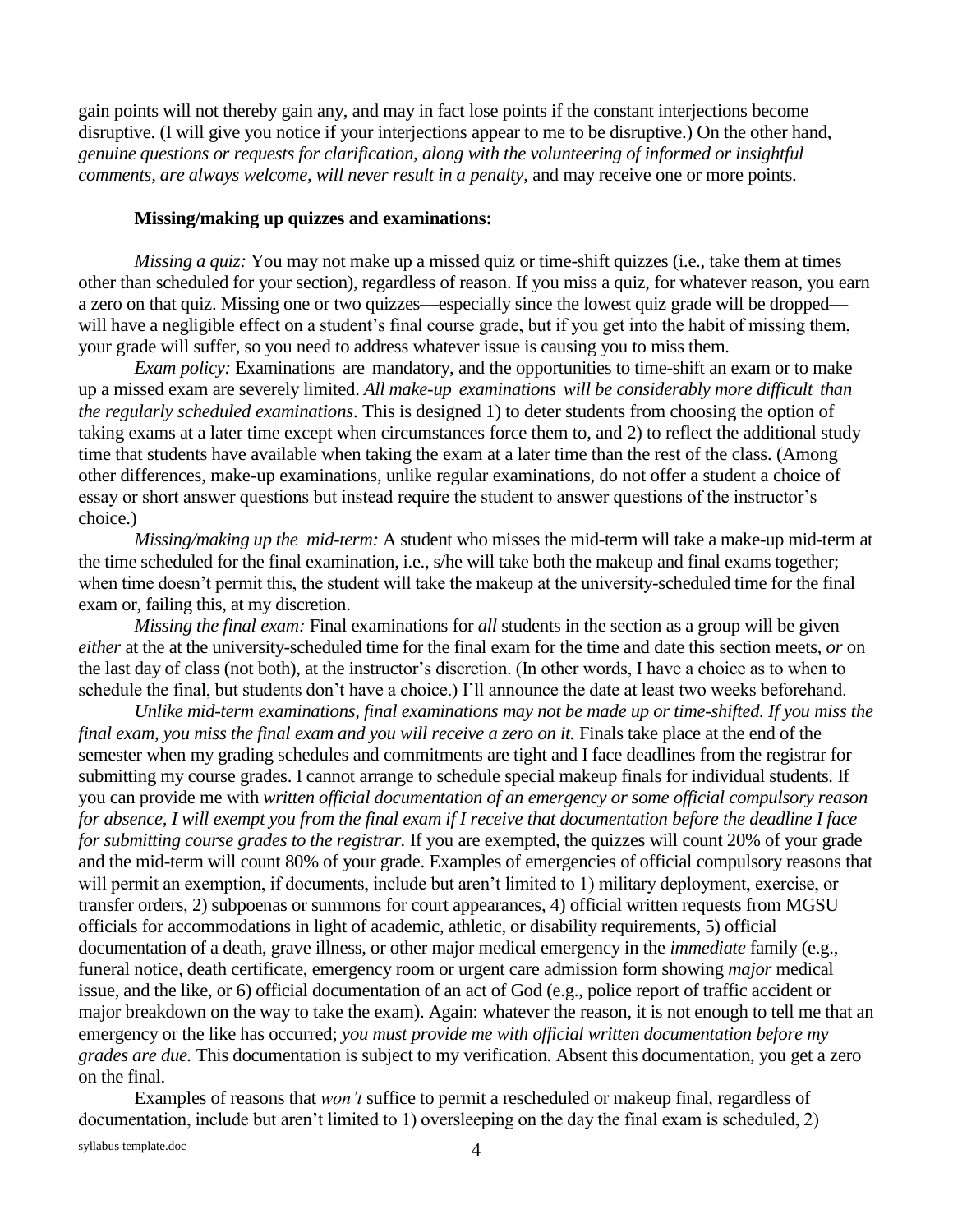forgetting when the final exam is scheduled, 3) routine doctor or dental visits, 4) having non-refundable (or any) plane tickets for a date prior to the scheduled final exam, 5) being scheduled to work during the final exam, 6) having child care issues during the scheduled final exam, 7) attending a student protest or political rally when the final exam is scheduled, 8) being out of town, visiting home, or visiting parents during the scheduled final exam, and 9) incarceration of the student. The fact that this policy may cause you inconvenience is no excuse. Scheduling makeup exams causes *me* considerable inconvenience at a very busy point in the semester and, more importantly, is potentially unfair to your fellow students, who may have inconvenienced themselves to make it when you didn't. As noted elsewhere in this syllabus, you are free to attend or not to attend on days when there are no exams, but on the two days when we have an exam, you must be here. You are strongly advised to arrive on time for an exam, but at any rate, you must arrive before the first student taking the exam leaves the room. If you arrive after that point you have officially missed the exam and may not take it on that occasion.

| <b>Grading system:</b>      |            | Assignment:              |     |
|-----------------------------|------------|--------------------------|-----|
| A (Excellent work)          | $90 - 100$ | Mid-term exam            | 40% |
| B (Good work)               | $80 - 89$  | Final exam               | 40% |
| C (Satisfactory work) 70-79 |            | Quizzes (cumulative) 20% |     |
| D (Passing work)            | 60-69      |                          |     |
| F (Failing work)            | $0-59$     |                          |     |

**How can you tell the difference between an A and a B, or a C and a D?** Some instructors have a hard time admitting that there's a lot of subjectivity going on in the assignment of grades on essay exams and other similar assignments. But because history involves interpretation rather than factual recall alone, its quality can't truly be measured using mathematics alone. Despite this inherent fuzziness, there are some general guidelines worth noting:

An A paper answers all parts of the assignment, and goes beyond that by demonstrating how those parts are related. It is written clearly and carefully, without unnecessary words. It contains no substantial factual errors. It is well organized and uses facts to support a point, not just because they're there. Typographical and grammatical errors, if present at all, are not serious enough or numerous enough to cause the reader to wonder whether the writer knows the subject. The paper gives the impression of being thoroughly thought out, not hastily assembled.

A B paper still answers all parts of the assignment and demonstrates reasonably clear thinking. Factual errors and omissions are minimal and do not undermine the paper's central point. It usually differs from an A paper in one or more of the following ways: (1) the language is not as clear, perhaps indicating that the writer has not thought enough about what s/he is trying to say; (2) the paper relies too heavily on reciting evidence and provides insufficient context for interpreting that evidence; (3) the evidence presented contains easily remediable gaps.

A C paper still answers all parts of the assignment and supports its main points with evidence, but sometimes the author chooses weak evidence when stronger evidence is readily available. Small gaps in evidence and/or argument are numerous. Writing is sometimes awkward and may indicate "muddy thinking." Some C papers contain factual errors that cause the reader to question the author's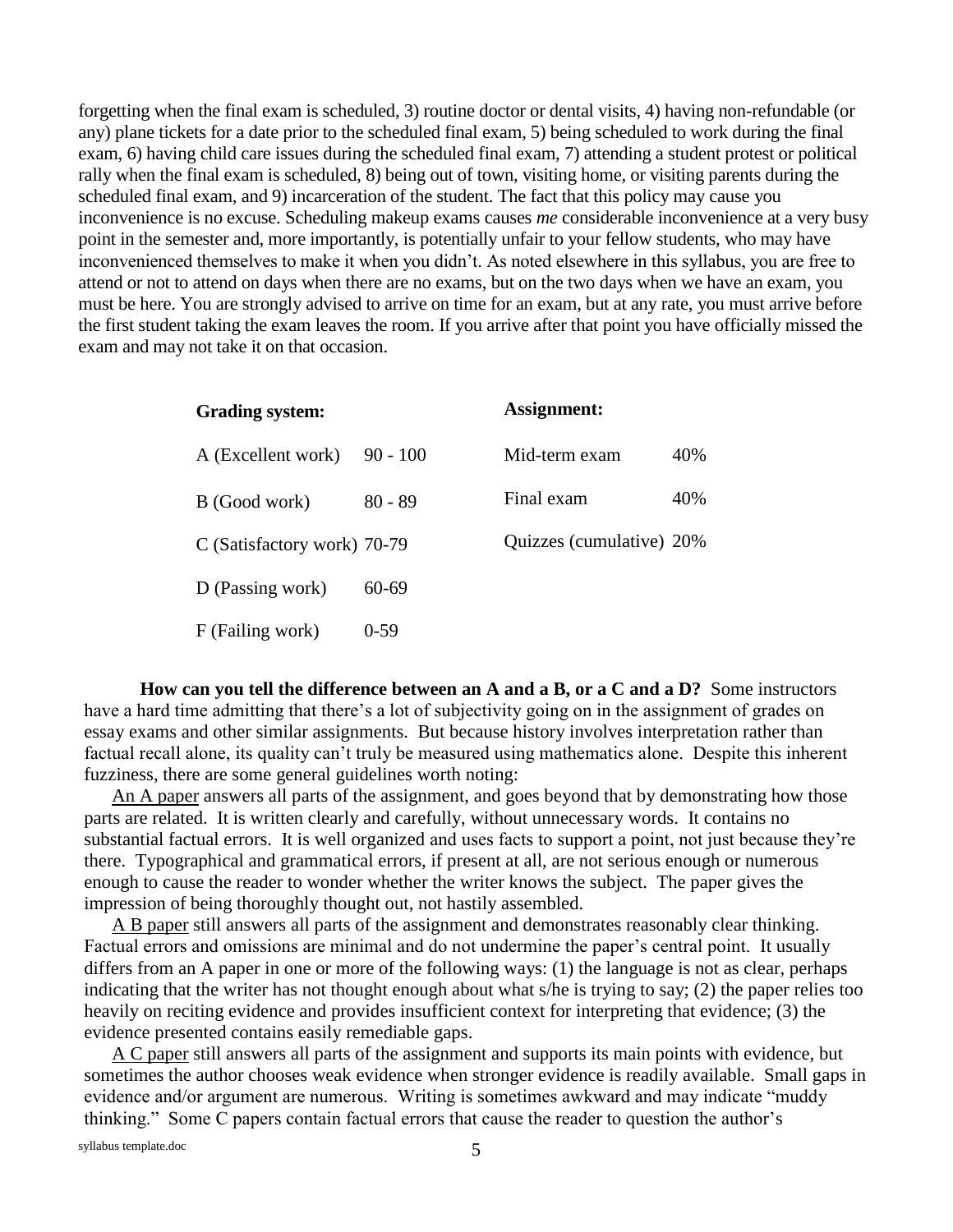credibility, but even here, such errors should not be serious enough to undermine the paper's main point or points.

A D paper still answers all parts of the assignment, but the connections may be unclear, resulting in a paper that looks like a question-and-answer session without the questions. D papers often wander and lack direction. Sometimes an introduction or conclusion is missing. Repetitive language, indicating that the author has run out of things to say before hitting the word limit or the time limit, frequently shows up in a D paper. D papers often commit the fatal flaw of treating an interpretive statement as though it were a factual one, or trying to use an unsupported generalization to prove another hypothesis. It differs from an F paper in that it demonstrates a basic understanding of the issues involved.

An F paper. What can I say? Every failing paper fails in its own unique way. An attempt to draw major conclusions based on grossly inaccurate statements of fact is one sure way to blow it. Another is to write an essay that wanders so far from the intended subject that the author never gets around to answering the question in a meaningful way. Or the paper may fall well short of the assigned length or fail to address some major part of the question. In general, a paper that fails to demonstrate even a basic understanding of the issues involved will receive an F.

**Extra credit:** No extra credit is available in this course.

**Adjustments to your grade:** If you believe your work has been graded incorrectly, you must inform me *in writing* (e.g., by email). In your communication, explain as thoroughly as possible 1) what mistake you believe I made and 2) how you think it should be remedied. As you do so, please keep in mind the criteria listed for essay grading found in this syllabus. I am perfectly willing to reread any written work and change any grade that was assigned incorrectly, but you should be aware that I will not "curve" grades to compensate for poor performance by the class as a whole.

#### **Course Policies**

**Attendance/makeup exams/conduct:** I do take roll, but there is no required attendance policy for this course in the sense that absence automatically results in a set grade reduction. Be warned, though, that the less often you show up, the poorer your performance on quizzes and examinations is likely to be. In any event, if you miss a class for whatever reason, you are still responsible for whatever material was covered or assignments were made during that class. In short, you'll get out of the course what you put into it. The Department of History and Social Sciences reserves the right to contact students whose number of absences is excessive.

Please make all *reasonable* efforts not to come into class late. ("Reasonable" here means efforts that don't endanger the life, health, welfare, or safety of students or others.) Late arrivals interrupt the class and are a disturbance to your fellow students. Be on time. ("On time" means on time, not a minute or two after the class begins.) If you foresee regular difficulty in arriving on time, please see me about this.

In addition to arriving on time, students are expected and required to conduct themselves in a civil manner that is respectful of, and avoids disturbing, the instructor and other students. Students who violate this policy will be referred to the Office of Student Affairs for disciplinary action as outlined in the MGSU Student Handbook. If one or more students cause a disturbance in class, I reserve the right, in order to protect other students' right to learn and physical safety, to do any or all of the following unilaterally: a) move the student to a different seat; b) require the student to leave the class; c) dismiss the class; d) assign a penalty of up to 25 class participation points for disrupting the classroom exchange (see pp. 4-5 above); and/or f) any other reasonable disciplinary action within my purview as an instructor. N.B. *If I dismiss the*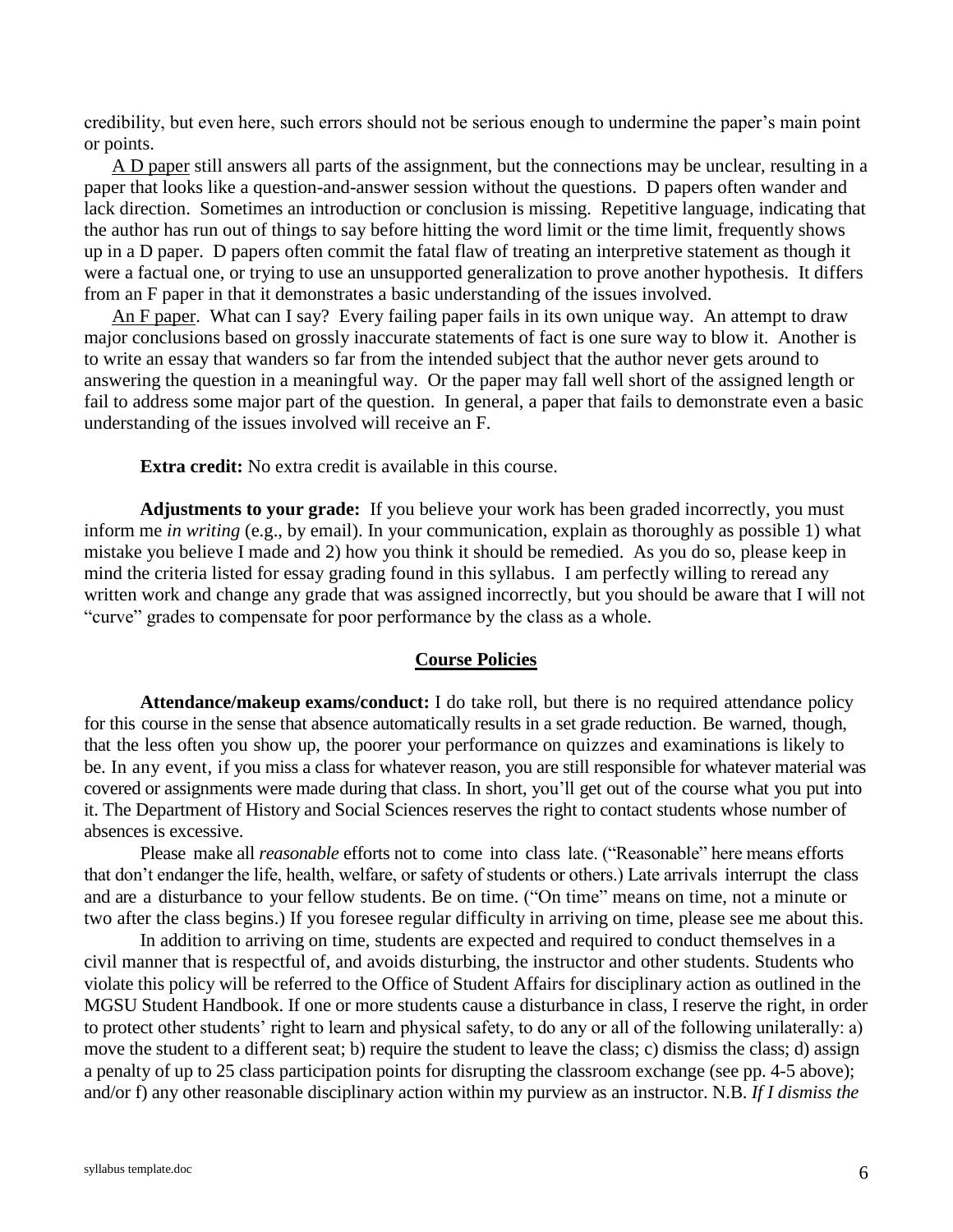*class for disciplinary reasons, all students will be responsible for learning on their own any material I would have covered during the missed class time. This is a necessary consequence of the fact that my class time is limited and I am not able to "make up" the material that I would have covered absent the disruption.*

**Class Web Page/Internet materials:** Most course documents and handouts will be available for download on the course website. You have the responsibility to check this page daily for updates (and checking it before class on the days that our class meets). You are responsible for learning any materials or carrying out any class assignments I post on the website. You are further responsible for the content of any Internet-based materials I access during class.

**Electronic devices:** During lecture sessions, electronic devices are permitted without restriction, so long as their use does not affect the learning environment for other students. I reserve the right to ban electronic devices if they become a distraction/disturbance for me or for one or more of your fellow students. I also submit that if you spend your time in class surfing, texting, or gaming, you're likely in for an unpleasant experience when you receive your exam and course grades.

During quizzes and exams, all electronic devices are strictly prohibited. Don't let me see or hear them. You are on notice that I will interpret the accessing of any electronic device or information contained therein or conveyed thereby (except for the information projected by the classroom computer) during any quiz or exam as prima facie evidence of cheating in this course. Thus, *if I personally witness a student interacting with an electronic device during a quiz or exam I will presume that cheating is occurring given that in light of this notice no innocent reason can exist for such interaction; I will thus immediately collect the student's paper, assign a grade of zero for the assignment, dismiss the student, and refer the incident to the Office of Student Affairs for further appropriate disciplinary action as outlined in the MGSU Student Handbook.*

**Collaboration**: Students are encouraged to collaborate during exam preparation and to share class notes with students who are unable to attend a class meeting. Students are further encouraged to engage in thoughtful and civil responses to and analysis of other students' in-class statements. *No collaboration or communication between or among students during any in-class written evaluation (i.e., exams and quizzes) is permitted. If I personally witness such collaboration or communication, either actual or attempted, I reserve the right to presume that cheating is occurring and immediately collect the student's paper, assign a grade of zero for that assignment, and refer the incident to the Office of Student Affairs for further appropriate disciplinary action as outlined in the MGSU Student Handbook.*

**Class Behavior Expectations and Consequences for Violations:** Middle Georgia State University students are responsible for reading, understanding, and abiding by the MGA Student Code of Conduct. Student Code of Conduct, Responsibilities, Procedures, and Rights are found at http://www.mga.edu/student-affairs/docs/MGA\_Student\_Handbook.pdf#page=47

The published minimum sanction for academic dishonesty in this course for a first offense is as follows: For any academic dishonesty, a failing grade (i.e., an F) for the entire course. Academic dishonesty amounts to a) stealing from other students by devaluing their hard-earned academic credentials; b) defrauding the taxpayers who are subsidizing the student's education and who are expecting an honest return on their investment; and c) fraudulent misrepresentations to the student's future employers, patients, clients, and customers, who have the right to expect both competence and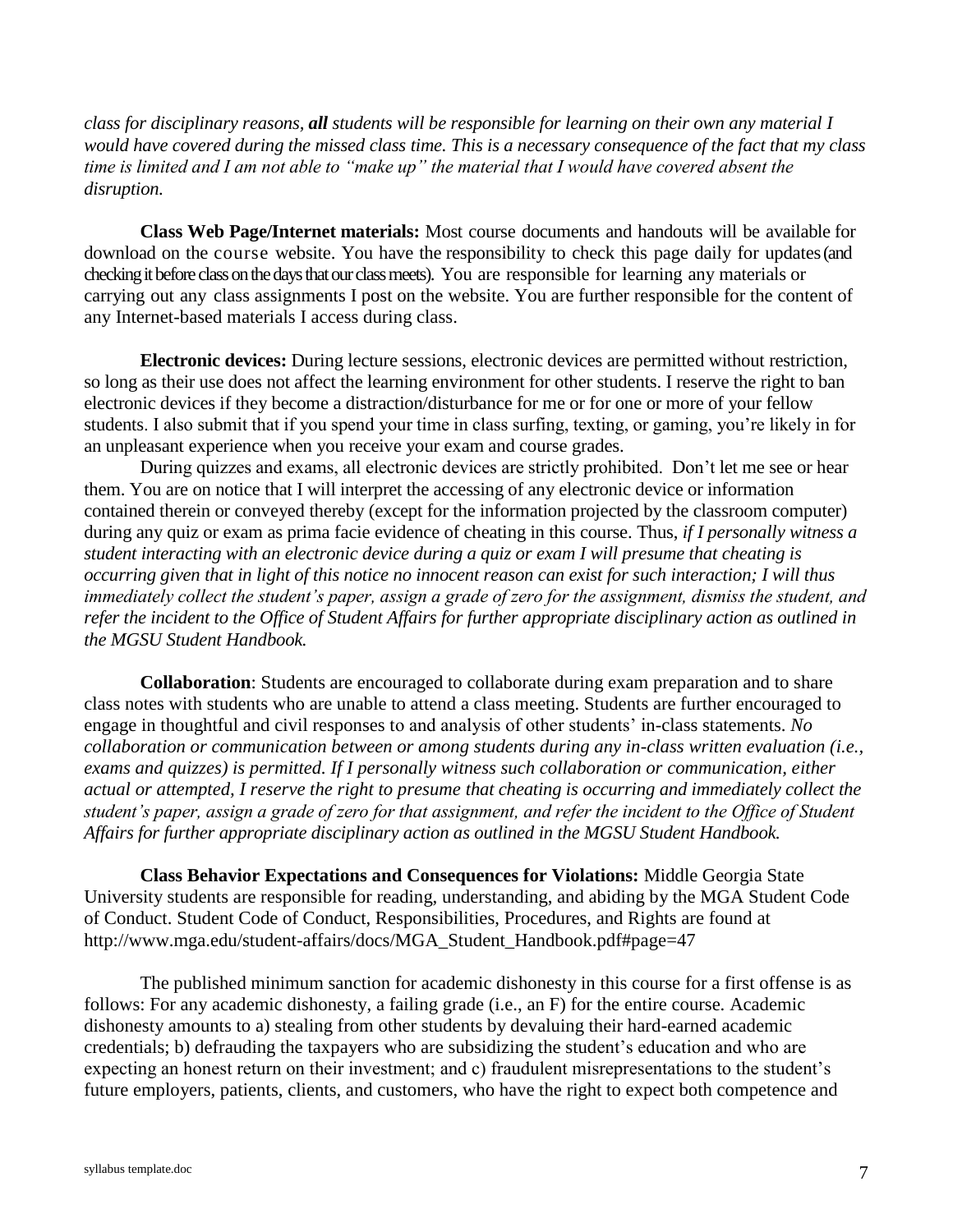honesty from the people with whom they deal. There is no excuse for such behavior, and it will not be tolerated in this course.

**Policy on Disability, Personal Hardship, and Other Accommodations:** Students seeking academic accommodations for a special need must contact Middle Georgia State University Office of Disability Services in Macon at (478) 471-2985 or in Cochran at (478) 934-3023. Students may also visit the Disability Services Office in room 266 of the Student Life Center on the Macon campus or in Sanford Hall on the Cochran campus or consult the following Web page: Students seeking ADA accommodations must contact Middle Georgia State University Office of Disability Services in Macon at (478) 471-2985 or in Cochran at (478) 934-3023.<http://www.mga.edu/disability-services/>

Students who are experiencing personal hardships unrelated to medical or health-related special needs and seeking accommodations should contact the Office of Student Affairs at 100 University Parkway, Macon, GA 31206, (478) 757-7383 to determine if it will grant an accommodation. Students who must miss a quiz or an examination due to participation in a university-sanctioned event (such as a sporting event) should ensure the appropriate university office or official authorizes an accommodation for such an occasion.

In order for you to receive an accommodation in this class for any of the above reasons, you must ensure that I receive your official paperwork in a timely manner directly from the appropriate office or official as noted above. You also must ensure that, for exams, *you* schedule/make any special testing arrangements *and* that I receive timely notice of these arrangements from the testing center. If one (or more) of these things does not happen, you may not receive appropriate accommodations. The burden is on you to make these arrangements.

**Withdrawal Policy:** Students are encouraged to read the withdrawal policy found at <http://www.mga.edu/registrar/dropadd.aspx> before dropping/withdrawing from the class.

**Delayed Opening or Closing of the University:** In the event that the Universitycloses due to unforeseen circumstances, students should continue to consult the course Web page for further instructions.

# **HB 280 Campus Carry Legislation:** <http://www.mga.edu/police/campus-carry.aspx>

**Copyright/Records retention and disposal:** In consideration of your enrollment in this class, you hereby grant me a non-exclusive copyright in any materials you turn in to me (e.g., quizzes and examinations). This copyright is for the educational, non-commercial purpose of allowing me (while maintaining your anonymity) to use your material to illustrate ways of answering examination questions to other students. All of the material I present in this course, in whatever medium (e.g., print, screen, lecture) that is my own creation is copyrighted by me.

I shall retain records of your grades as well as unclaimed student materials in my possession (e.g., quizzes and examinations) for a minimum of one year after the date of the final examination. After that date I reserve the right to destroy or otherwise dispose of such records.

**End of Course Evaluations:** Student evaluations of faculty are administered online at the end of each term/session for all courses with five or more students. Students will receive an email containing a link to a survey for each course in which they are enrolled. The instructor may supplement these online evaluations with hard-copy evaluations. All responses are anonymous.